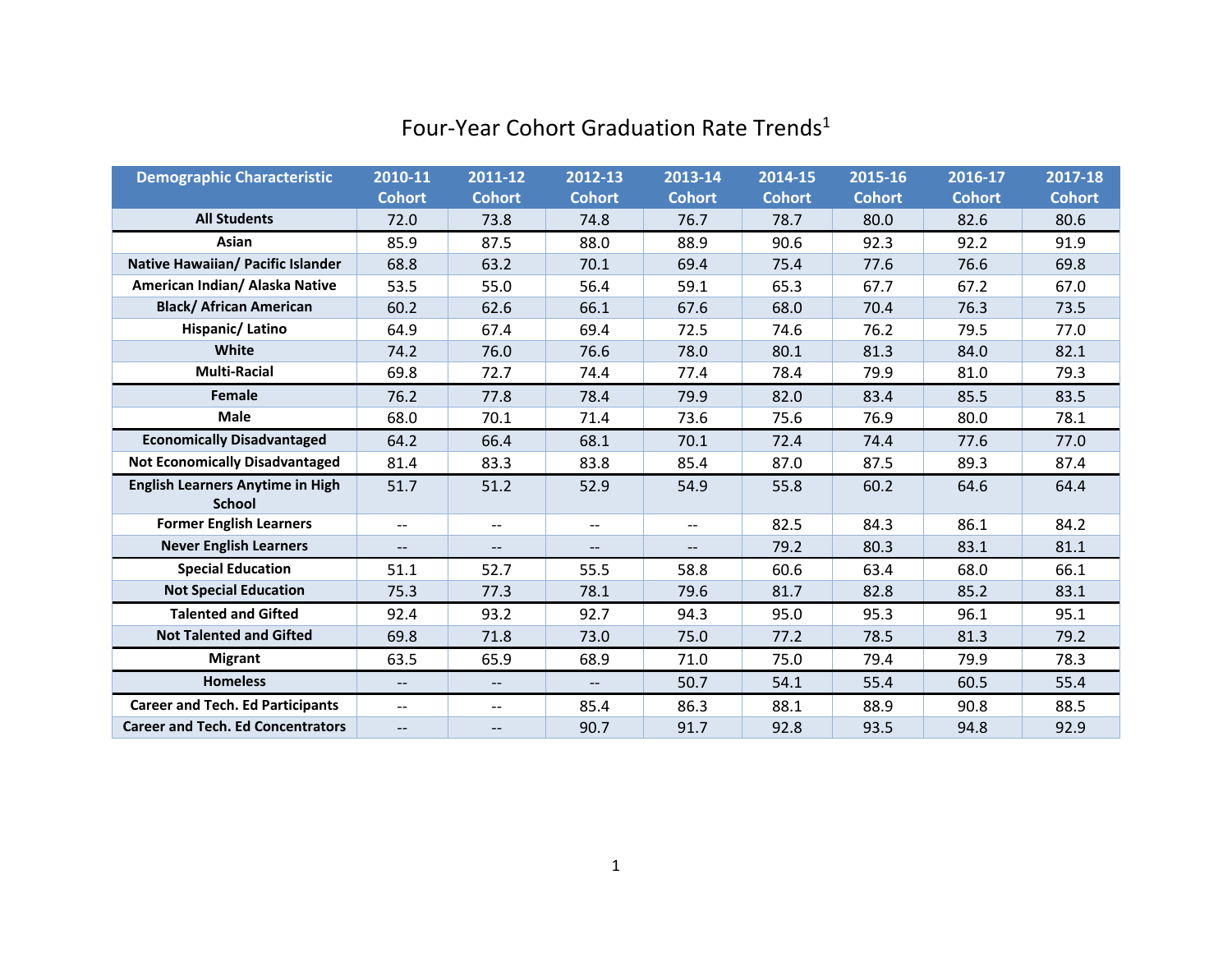| <b>Demographic</b>                                       | 2010-11                  | 2011-12                  | 2012-13           | 2013-14       | 2014-15       | 2015-16       | 2016-17       |
|----------------------------------------------------------|--------------------------|--------------------------|-------------------|---------------|---------------|---------------|---------------|
| <b>Characteristic</b>                                    | <b>Cohort</b>            | <b>Cohort</b>            | <b>Cohort</b>     | <b>Cohort</b> | <b>Cohort</b> | <b>Cohort</b> | <b>Cohort</b> |
| <b>All Students</b>                                      | 76.5                     | 77.8                     | 78.9              | 80.0          | 81.6          | 83.0          | 84.5          |
| Asian                                                    | 90.0                     | 90.9                     | 91.6              | 91.7          | 93.1          | 94.9          | 94.3          |
| <b>Native Hawaiian/ Pacific</b><br><b>Islander</b>       | 72.4                     | 69.2                     | 73.1              | 73.4          | 78.9          | 81.2          | 79.8          |
| American Indian/ Alaska<br><b>Native</b>                 | 59.2                     | 59.8                     | 61.1              | 63.9          | 70.0          | 71.8          | 71.2          |
| <b>Black/ African American</b>                           | 67.2                     | 69.9                     | 74.3              | 73.7          | 73.5          | 76.5          | 79.5          |
| Hispanic/Latino                                          | 71.4                     | 73.6                     | 75.6              | 76.8          | 78.7          | 80.4          | 81.8          |
| White                                                    | 78.1                     | 79.3                     | 79.9              | 81.0          | 82.6          | 83.7          | 85.5          |
| <b>Multi-Racial</b>                                      | 74.1                     | 76.1                     | 78.3              | 80.8          | 80.7          | 83.2          | 82.9          |
| Female                                                   | 80.3                     | 81.2                     | 81.9              | 82.9          | 84.7          | 86.0          | 87.1          |
| <b>Male</b>                                              | 72.9                     | 74.6                     | 76.1              | 77.3          | 78.7          | 80.3          | 82.1          |
| <b>Economically Disadvantaged</b>                        | 70.0                     | 72.0                     | 73.4              | 74.5          | 76.4          | 78.5          | 79.9          |
| <b>Not Economically</b><br><b>Disadvantaged</b>          | 84.4                     | 85.4                     | 86.3              | 87.4          | 88.5          | 89.2          | 90.6          |
| <b>English Learners Anytime in</b><br><b>High School</b> | 61.2                     | 61.2                     | 63.8              | 65.0          | 66.0          | 68.6          | 70.1          |
| <b>Former English Learners</b>                           | $\overline{\phantom{a}}$ | $\overline{\phantom{a}}$ | $-$               | 83.1          | 85.3          | 87.7          | 87.9          |
| <b>Never English Learners</b>                            | $\overline{\phantom{a}}$ | $\overline{\phantom{0}}$ | $\qquad \qquad -$ | 80.3          | 81.8          | 83.0          | 84.7          |
| <b>Special Education</b>                                 | 58.4                     | 59.9                     | 62.8              | 64.8          | 65.7          | 68.9          | 71.3          |
| <b>Not Special Education</b>                             | 79.4                     | 80.8                     | 81.6              | 82.6          | 84.3          | 85.4          | 86.8          |
| <b>Talented and Gifted</b>                               | 94.1                     | 94.5                     | 94.2              | 95.2          | 95.8          | 96.3          | 96.6          |
| <b>Not Talented and Gifted</b>                           | 74.6                     | 76.1                     | 77.4              | 78.6          | 80.3          | 81.8          | 83.3          |
| <b>Migrant</b>                                           | 70.2                     | 72.4                     | 75.7              | 75.2          | 79.4          | 83.8          | 82.6          |
| <b>Homeless</b>                                          | $\overline{\phantom{a}}$ | 44                       | 56.1              | 55.6          | 59.8          | 61.5          | 63.5          |
| <b>Career and Tech. Ed</b><br><b>Participants</b>        | $\overline{\phantom{a}}$ | 88.2                     | 88.5              | 89.1          | 90.4          | 91.2          | 92.1          |
| <b>Career and Tech. Ed</b><br><b>Concentrators</b>       | $\overline{\phantom{a}}$ | 92.4                     | 92.8              | 93.7          | 94.4          | 95.0          | 95.7          |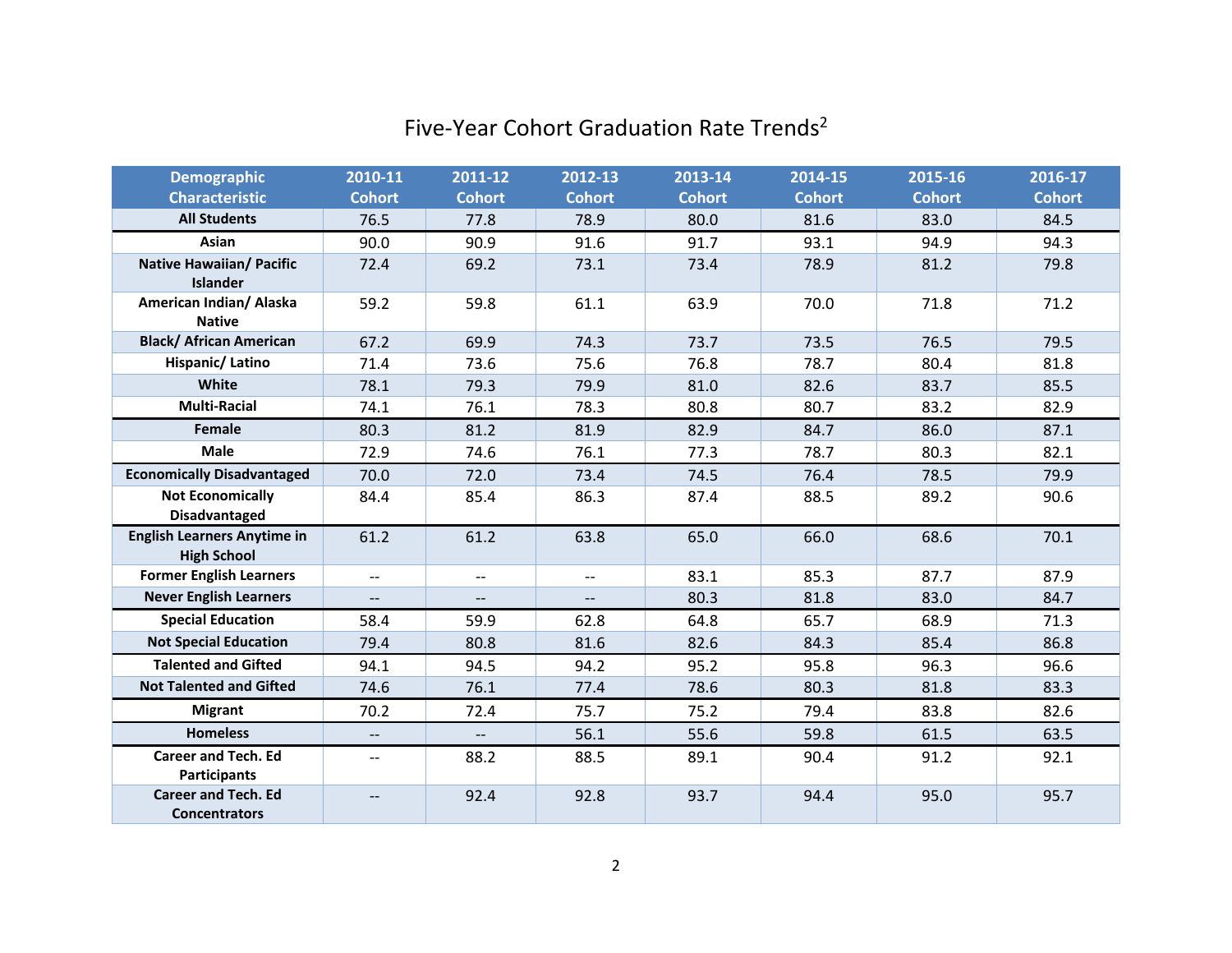| <b>Demographic Characteristic</b>                  | 2010-11                  | 2011-12                  | 2012-13                  | 2013-14       | 2014-15       | 2015-16       | 2016-17       | 2017-18       |
|----------------------------------------------------|--------------------------|--------------------------|--------------------------|---------------|---------------|---------------|---------------|---------------|
|                                                    | <b>Cohort</b>            | <b>Cohort</b>            | <b>Cohort</b>            | <b>Cohort</b> | <b>Cohort</b> | <b>Cohort</b> | <b>Cohort</b> | <b>Cohort</b> |
| <b>All Students</b>                                | 76.4                     | 76.8                     | 78.1                     | 80.2          | 82.5          | 83.7          | 85.5          | 82.8          |
| Asian                                              | 86.8                     | 88.2                     | 88.7                     | 89.2          | 91.3          | 92.9          | 93.0          | 92.6          |
| Native Hawaiian/ Pacific Islander                  | 71.4                     | 65.5                     | 73.1                     | 70.3          | 78.5          | 79.8          | 77.9          | 70.7          |
| American Indian/ Alaska Native                     | 60.8                     | 59.0                     | 60.0                     | 63.6          | 71.2          | 74.5          | 72.4          | 69.8          |
| <b>Black/ African American</b>                     | 64.9                     | 64.1                     | 68.1                     | 69.2          | 71.5          | 74.1          | 78.2          | 74.3          |
| Hispanic/Latino                                    | 68.0                     | 69.2                     | 71.7                     | 75.3          | 77.7          | 79.1          | 81.8          | 78.5          |
| White                                              | 79.2                     | 79.4                     | 80.4                     | 82.0          | 84.3          | 85.4          | 87.1          | 84.7          |
| <b>Multi-Racial</b>                                | 74.2                     | 76.7                     | 78.0                     | 81.6          | 83.2          | 83.5          | 84.3          | 81.5          |
| Female                                             | 80.1                     | 80.2                     | 81.2                     | 83.0          | 85.2          | 86.4          | 87.9          | 85.2          |
| <b>Male</b>                                        | 73.0                     | 73.5                     | 75.2                     | 77.6          | 80.0          | 81.2          | 83.2          | 80.6          |
| <b>Economically Disadvantaged</b>                  | 69.6                     | 69.7                     | 71.9                     | 74.1          | 77.0          | 79.0          | 80.9          | 79.3          |
| <b>Not Economically Disadvantaged</b>              | 84.7                     | 85.8                     | 86.4                     | 88.2          | 89.9          | 90.0          | 91.4          | 89.3          |
| <b>English Learners Anytime in High</b>            | 53.2                     | 52.3                     | 54.5                     | 56.4          | 57.1          | 62.0          | 65.9          | 64.9          |
| <b>School</b>                                      |                          |                          |                          |               |               |               |               |               |
| <b>Former English Learners</b>                     | $-$                      | $\overline{\phantom{a}}$ | $\overline{\phantom{a}}$ | $-$           | 84.4          | 86.0          | 87.5          | 85.2          |
| <b>Never English Learners</b>                      | $\overline{\phantom{a}}$ | $-\!$                    | $\overline{\phantom{a}}$ | $- -$         | 83.5          | 84.5          | 86.3          | 83.6          |
| <b>Special Education</b>                           | 56.1                     | 56.2                     | 59.6                     | 63.2          | 65.8          | 68.5          | 72.2          | 69.2          |
| <b>Not Special Education</b>                       | 79.6                     | 80.1                     | 81.2                     | 83.0          | 85.4          | 86.2          | 87.8          | 85.1          |
| <b>Talented and Gifted</b>                         | 94.7                     | 95.1                     | 94.8                     | 96.2          | 96.9          | 96.9          | 97.7          | 96.5          |
| <b>Not Talented and Gifted</b>                     | 74.5                     | 74.9                     | 76.4                     | 78.7          | 81.2          | 82.4          | 84.3          | 81.4          |
| <b>Migrant</b>                                     | 65.3                     | 66.7                     | 70.3                     | 72.8          | 77.0          | 81.3          | 81.1          | 79.0          |
| <b>Homeless</b>                                    | $\overline{\phantom{0}}$ | $\overline{\phantom{a}}$ | $\overline{\phantom{0}}$ | 57.0          | 61.4          | 61.9          | 65.9          | 59.6          |
| <b>Career and Tech. Ed Participants</b>            | $-$                      | $\overline{\phantom{a}}$ | 87.4                     | 88.4          | 90.4          | 91.1          | 92.4          | 89.8          |
| <b>Career and Tech. Ed</b><br><b>Concentrators</b> | $-$                      | $\qquad \qquad -$        | 91.8                     | 92.8          | 94.1          | 94.6          | 95.7          | 93.7          |

# Four-Year Cohort Completion Rate Trends<sup>3</sup>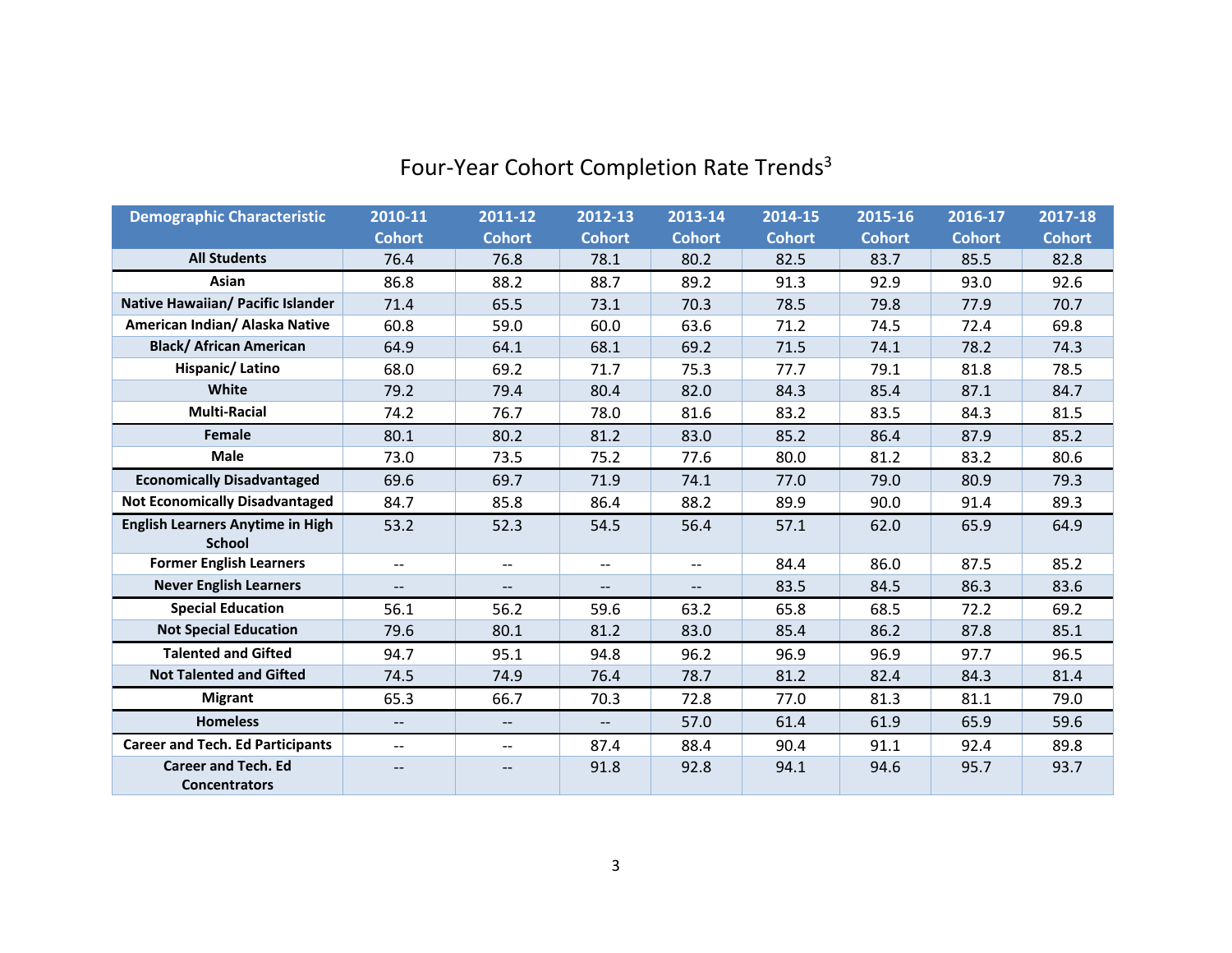## Five-Year Cohort Completion Rate Trends<sup>4</sup>

| <b>Demographic Characteristic</b>              | 2010-11                  | 2011-12                             | 2012-13                  | 2013-14       | 2014-15       | 2015-16       | 2016-17       |
|------------------------------------------------|--------------------------|-------------------------------------|--------------------------|---------------|---------------|---------------|---------------|
|                                                | <b>Cohort</b>            | <b>Cohort</b>                       | <b>Cohort</b>            | <b>Cohort</b> | <b>Cohort</b> | <b>Cohort</b> | <b>Cohort</b> |
| <b>All Students</b>                            | 81.6                     | 81.9                                | 83.2                     | 84.6          | 86.3          | 87.2          | 87.8          |
| Asian                                          | 91.2                     | 91.9                                | 92.7                     | 92.7          | 94.0          | 95.7          | 95.4          |
| Native Hawaiian/ Pacific Islander              | 76.6                     | 73.6                                | 76.9                     | 74.3          | 82.6          | 83.7          | 80.7          |
| American Indian/ Alaska Native                 | 67.4                     | 66.7                                | 66.7                     | 70.0          | 76.5          | 78.9          | 77.0          |
| <b>Black/ African American</b>                 | 72.5                     | 72.2                                | 77.4                     | 75.8          | 77.7          | 80.5          | 81.6          |
| Hispanic/Latino                                | 74.9                     | 76.5                                | 78.9                     | 80.8          | 82.6          | 83.7          | 84.5          |
| White                                          | 83.8                     | 83.9                                | 84.7                     | 86.0          | 87.6          | 88.4          | 89.1          |
| <b>Multi-Racial</b>                            | 79.4                     | 81.3                                | 82.7                     | 86.2          | 86.8          | 87.5          | 86.8          |
| <b>Female</b>                                  | 84.7                     | 84.6                                | 85.6                     | 86.8          | 88.6          | 89.4          | 89.9          |
| <b>Male</b>                                    | 78.7                     | 79.4                                | 81.0                     | 82.5          | 84.1          | 85.2          | 85.8          |
| <b>Economically Disadvantaged</b>              | 76.2                     | 76.8                                | 78.5                     | 80.0          | 82.1          | 83.6          | 83.8          |
| <b>Not Economically Disadvantaged</b>          | 88.2                     | 88.6                                | 89.5                     | 90.8          | 92.0          | 92.0          | 93.0          |
| <b>English Learners Anytime in High School</b> | 63.1                     | 62.9                                | 65.7                     | 67.1          | 67.8          | 70.4          | 71.8          |
| <b>Former English Learners</b>                 | $- -$                    | $\hspace{0.05cm}$ $\hspace{0.05cm}$ | $\overline{\phantom{m}}$ | 85.6          | 87.6          | 89.7          | 89.5          |
| <b>Never English Learners</b>                  | $\overline{\phantom{a}}$ | --                                  | $- -$                    | 85.3          | 87.0          | 87.7          | 88.4          |
| <b>Special Education</b>                       | 64.3                     | 64.9                                | 68.3                     | 70.5          | 72.0          | 75.0          | 76.0          |
| <b>Not Special Education</b>                   | 84.4                     | 84.8                                | 85.8                     | 86.9          | 88.7          | 89.2          | 89.8          |
| <b>Talented and Gifted</b>                     | 96.9                     | 96.8                                | 96.7                     | 97.5          | 98.2          | 98.1          | 98.4          |
| <b>Not Talented and Gifted</b>                 | 80.0                     | 80.4                                | 81.9                     | 83.4          | 85.2          | 86.1          | 86.7          |
| <b>Migrant</b>                                 | 72.5                     | 73.8                                | 77.6                     | 78.2          | 81.9          | 86.3          | 84.3          |
| <b>Homeless</b>                                | $\overline{\phantom{a}}$ | $\overline{\phantom{a}}$            | 63.1                     | 64.2          | 68.4          | 68.8          | 69.7          |
| <b>Career and Tech. Ed Participants</b>        | $- -$                    | 90.4                                | 91.0                     | 91.8          | 93.1          | 93.7          | 93.9          |
| <b>Career and Tech. Ed Concentrators</b>       | $\qquad \qquad -$        | 93.6                                | 94.3                     | 95.2          | 95.9          | 96.3          | 96.7          |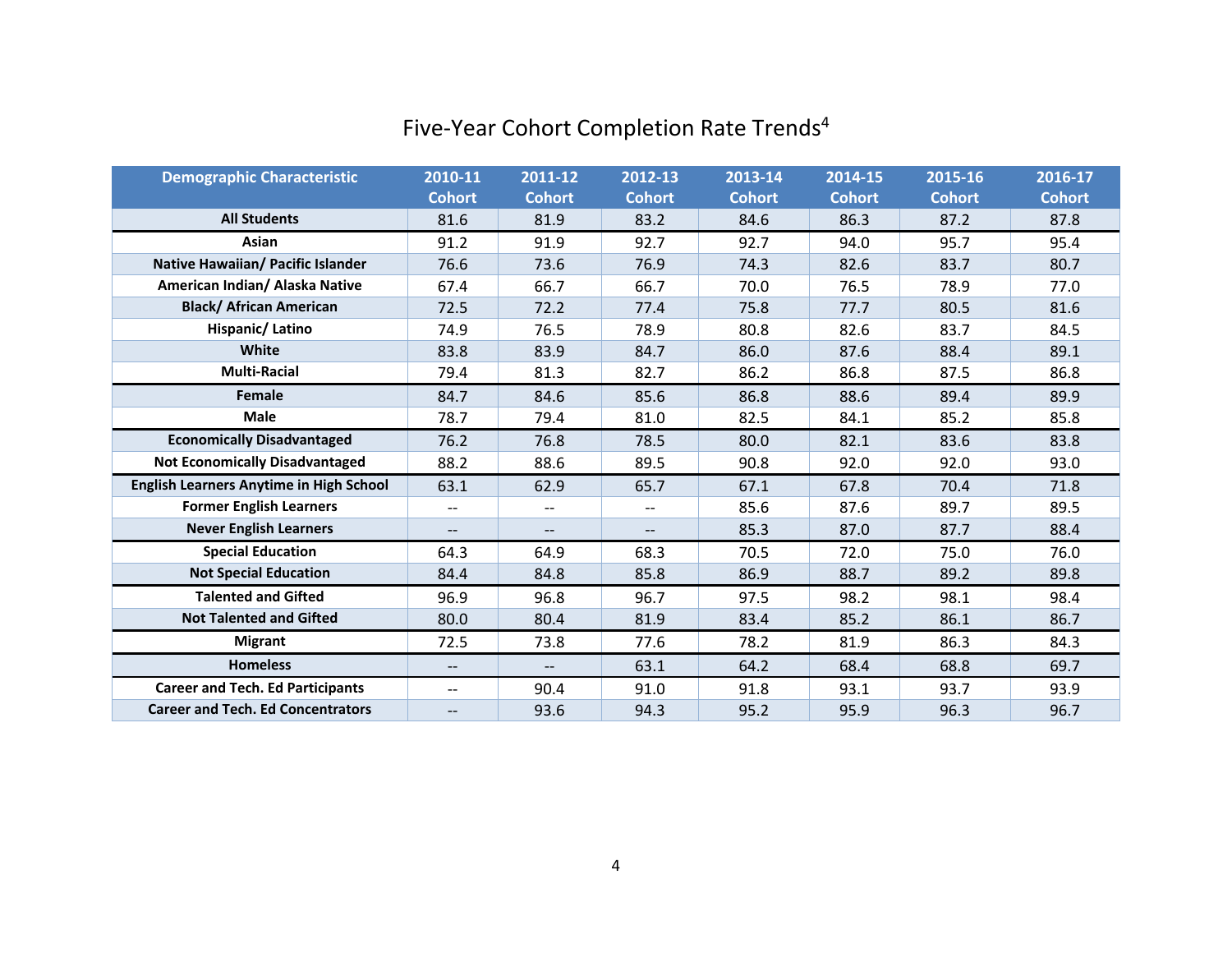### Notes for the assembled tables

#### <sup>1</sup>Four-Year Cohort Graduation:

Graduation rate methodology has changed over time. This is the first cohort trends summary report that omits years before 2010- 11. In 2010-11 the current cohort methodology was implemented and rates from older school years are not comparable. In 2013-14, in addition to students receiving a regular diploma, the graduation rate began including students who received a modified diploma and those who earned their diplomas but had not yet received them because they were returning for a 5th year of high school to earn college credits. In 2015-16, rules regarding these 5th year programs changed, causing most of these students to be awarded their diplomas, and a small number to continue within Post Graduate Scholar programs. This change did not impact overall graduate counts.

With the 2018-19 Reporting year (the 2014-15 Cohort for 4 Year Graduation), categories changed from *Ever English Learners* to *Former English Learners* and from *Not English Learners in High School* to *Never English Learners*.

#### <sup>2</sup>Five-Year Cohort Graduation:

Graduation rate methodology has changed over time for the cohorts for 5 Year Graduation in parallel with the cohorts for 4 Year Graduation. Rates for 2010-11 and later cannot be compared to earlier rates; these earlier rates were also excluded from this year's report. The calculation of 5 Year Graduation rates is identical to the 4 Year Graduation rates and includes the same diploma and completer student awards. The adoption of new student groups for the cohorts for 5 Year Graduation and Completion has also been identical to the cohorts for 4 Year Graduation and Completion.

#### <sup>3</sup>Four-Year Cohort Completion:

The calculation of 4 Year Cohort Completion rates was not published before the 2008-09 school year. Starting in 2013-14, the completion rate included students who received a modified diploma and those who earned their diplomas but had not yet received them because they were returning for a 5th year of high school to earn college credits. Completers currently include students who earn a diploma type (Oregon regular and modified diplomas, extended diplomas, or Adult High School diplomas) as well as students who earn a General Equivalency Degree (GED).